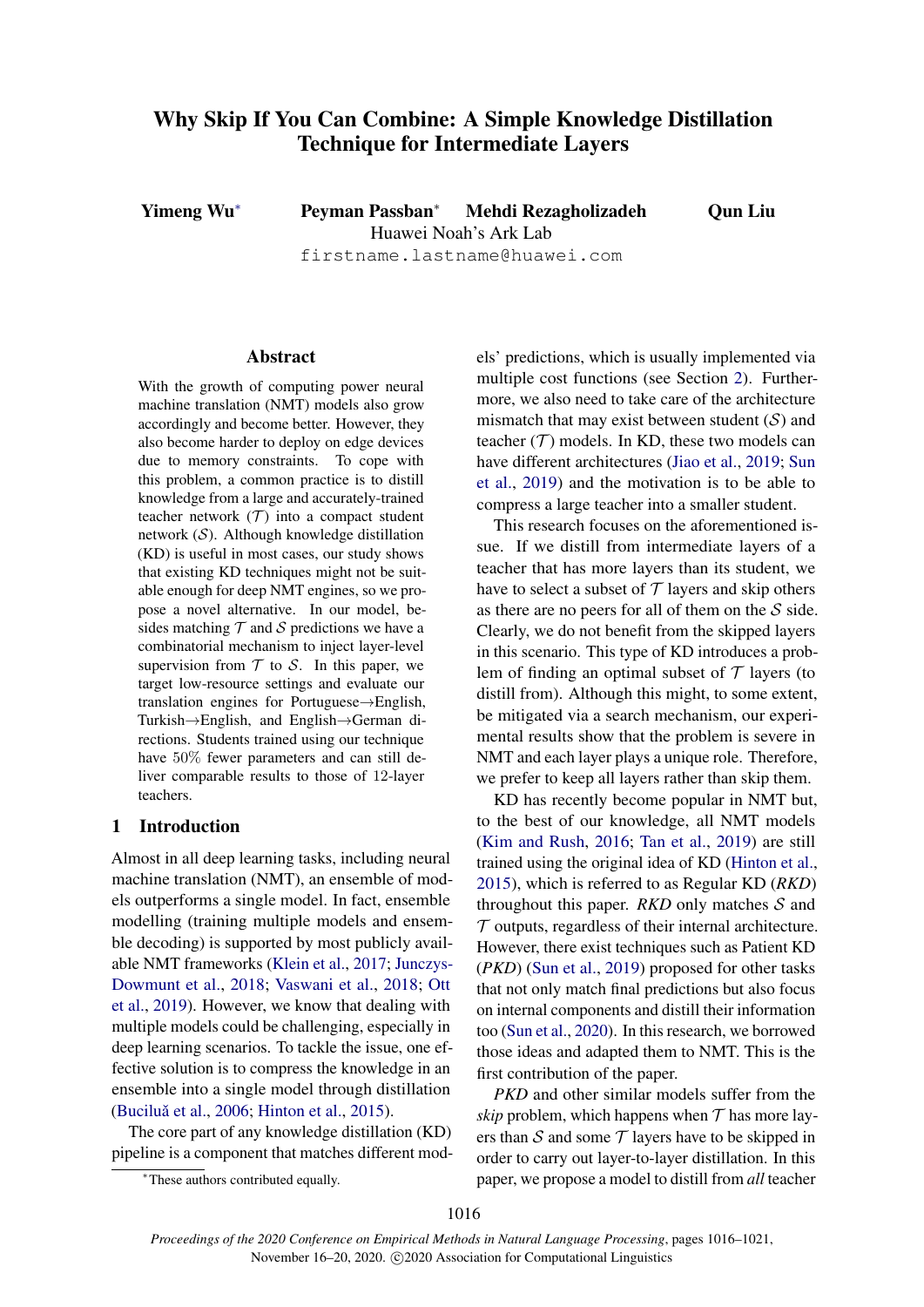layers so we do not have to skip any of them. This is our second contribution by which we are able to outperform *PKD*. Moreover, for the first time we report experimental results for Transformer-based [\(Vaswani et al.,](#page-5-11) [2017\)](#page-5-11) models trained with a layerlevel KD technique in the context of NMT. This set of results is our third and last contribution in this paper.

The remainder of the paper is organized as follows: In Section [2](#page-1-0) we explain the fundamentals of KD. Section [3](#page-2-0) discusses the methodology. We describe the advantages of our model and accompany our claims with experimental results in Section [4.](#page-2-1) Finally, in Section [5,](#page-4-0) we conclude the paper with our future plan.

## <span id="page-1-0"></span>2 Background

Usually, in multi-class classification scenarios the training criterion is to minimize the negative loglikelihood of samples, as shown in Equation [1:](#page-1-1)

$$
\mathcal{L}(\theta) = -\sum_{v=1}^{|V|} \mathbb{1}(y=v) \times \log p(y=v|x;\theta)
$$
 (1)

where  $\mathbb{1}(.)$  is an indicator function,  $(x, y)$  is an input-output training tuple, and  $\theta$  and |V| are the parameter set of the model and the number of classes, respectively. There is no feedback returned from the network for misclassified examples as  $\mathbb{1}(y \neq v) = 0$ . This issue is resolved in KD with extending  $\mathcal L$  with an additive term [\(Kim and Rush,](#page-5-8) [2016;](#page-5-8) [Tan et al.,](#page-5-9) [2019\)](#page-5-9), as shown in Equation [2:](#page-1-2)

$$
\mathcal{L}_{KD}(\theta_{\mathcal{T}}, \theta_{\mathcal{S}}) =
$$
  
-
$$
\sum_{v=1}^{|V|} q(y = v | x; \theta_{\mathcal{T}}) \times \log p(y = v | x; \theta_{\mathcal{S}})
$$
 (2)

where there is a student model with the parameter set  $\theta_S$  whose predictions are penalized with its own loss as well as  $T$  predictions given by  $q(y = v|x; \theta_T)$ . In KD, the first component of the loss (q) is usually referred to as the *soft* loss and the S model's loss is known as the *hard* loss. This form of training provides richer feedback compared to the previous one and leads to high(er)-quality results. KD for NMT also follows the same principle where  $V$  is a target-language vocabulary set and  $\mathcal{L}_{KD}$  is computed for *each* word during decoding.

With the matching strategy proposed in KD,  $S$ learns to mimic its  $T$ . A teacher could be a deep

model trained on a large dataset but we do not necessarily need to have the same complex architecture for S. We can distill teacher's knowledge into a smaller model and replicate its results with fewer resources.

[Kim and Rush](#page-5-8) [\(2016\)](#page-5-8) studied this problem and proposed a sequence-level extension of Equation [2](#page-1-2) for NMT models. They evaluated their idea on recurrent, LSTM-based models [\(Hochreiter and](#page-5-12) [Schmidhuber,](#page-5-12) [1997\)](#page-5-12) and could run the final model on a cellphone. [Freitag et al.](#page-5-13) [\(2017\)](#page-5-13) extended the original two-class idea (one S with one  $\mathcal T$ ) to distill from multiple teachers. They trained an attentionbased recurrent model [\(Bahdanau et al.,](#page-5-14) [2015\)](#page-5-14) for their experiments.

<span id="page-1-1"></span>[Tan et al.](#page-5-9) [\(2019\)](#page-5-9) proposed a setting to train a multilingual Transformer for different language directions. In order to have a high-quality multilingual model they distill knowledge from separately trained bilingual models. Their work is one of the few papers that reports KD results for NMT on Transformers. However, their results are not directly comparable to ours as they benefit from rich, multilingual corpora.

[Wei et al.](#page-5-15) [\(2019\)](#page-5-15) introduced a pipeline where a student model learns from different checkpoints. At each validation step, if the current checkpoint is a better model than the best existing checkpoint,  $S$ learns from it, otherwise the best stored checkpoint is considered as the teacher.

<span id="page-1-2"></span>In all models discussed so far,  $i$ ) S usually has the same architecture as its teacher(s) but we know that recent NMT models, particularly Transformers, are deep models which makes them challenging to run on edge devices. Moreover, *ii*) the training criterion in the aforementioned models is to combine final predictions. Transformers have new components (e.g. self-attention) and multiple (sub-)layers that consist of valuable information [\(Clark et al.,](#page-5-16) [2019\)](#page-5-16) and we need more than an output-level combination to efficiently distill for/from these models. Therefore, a new technique that is capable of addressing *i* and *ii* is required.

Authors of *PKD* spotted the problem and focused on internal layers [\(Sun et al.,](#page-5-7) [2019\)](#page-5-7). They studied the limitations of *RKD* for BERT [\(Devlin](#page-5-17) [et al.,](#page-5-17) [2019\)](#page-5-17) models and introduced a layer-to-layer cost function. They select a subset of layers from  $T$  whose values are compared to  $S$  layers. They also showed that different internal components are important and play critical roles in KD.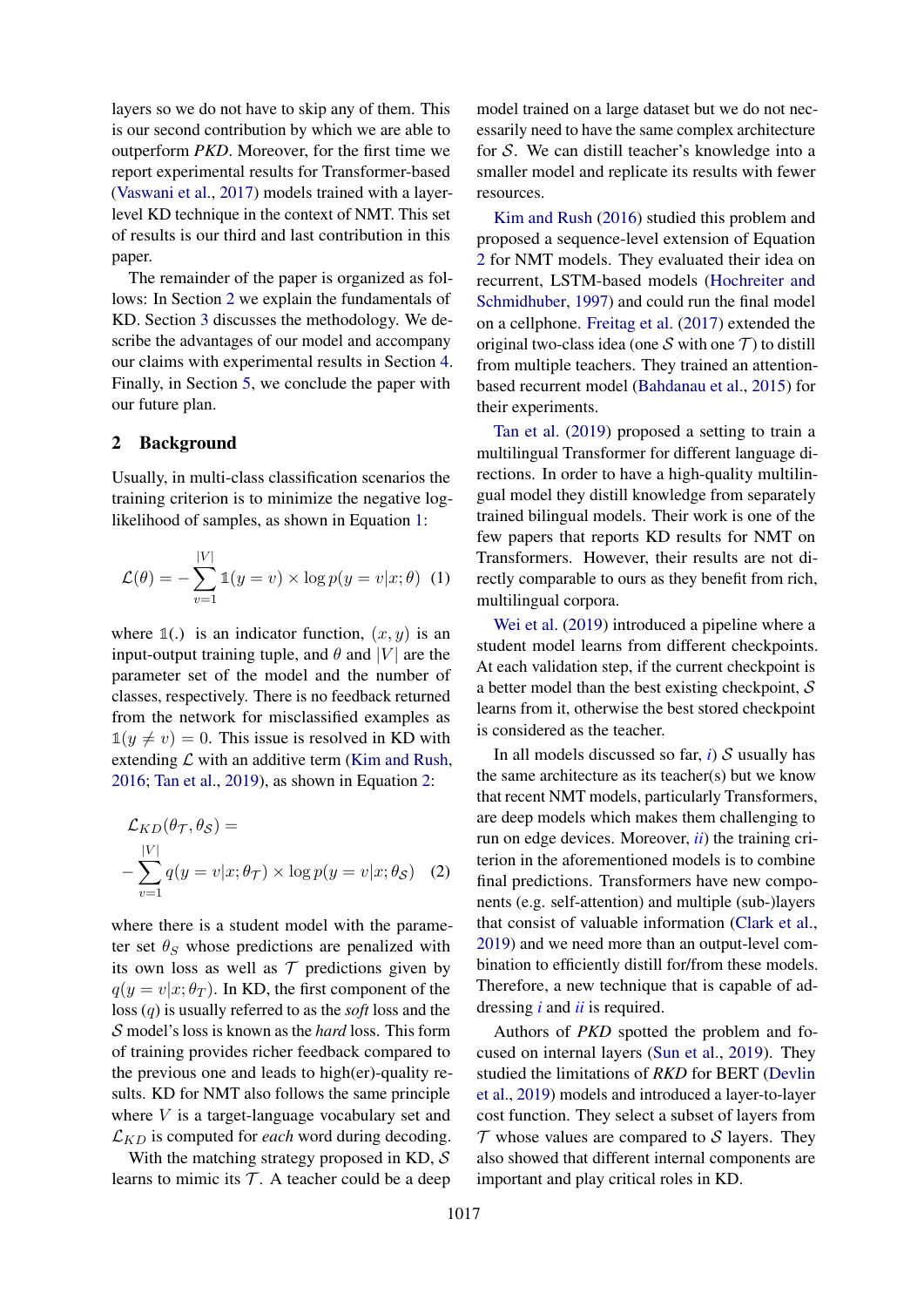The layer-level supervision idea was successful for monolingual models but so far, no one has tried it in the context of NMT. In this paper, we investigate if the same idea holds for bilingual models or if NMT requires a different type of KD. Moreover, we address the *skip* problem in *PKD* (shown in Figure [1\)](#page-2-2). It seems in deep teacher models we do not need to skip layers and we can distill from *all layers*.

#### <span id="page-2-0"></span>3 Methodology

In *RKD*, distillation only happens at the output level whereas *PKD* introduces layer-wise supervision. This idea is illustrated in Figure [1.](#page-2-2)

<span id="page-2-2"></span>

Figure 1: The network on the left-hand side is  $S$  and the other one is  $\mathcal T$ . In this example,  $\mathcal T$  has 3 hidden layers and KD for intermediate layers can be applied using all layers or a subset of them, e.g. the second layer can be skipped.

In *PKD*, finding a skippable layer is the main challenge. Accordingly, we propose a combinatorial idea, *CKD*, by which we are able to fuse layers and benefit from *all* information stored in *all* layers. Our idea can be formulated as follows:

$$
\mathcal{L}_{CKD}(L_s, L_t) = \sum_{l_s^i \in L_s} MSE(l_s^i, f_t^i)
$$
  

$$
f_t^i = F(l_t^j); j \in M(i)
$$
 (3)

where  $L_s$  and  $L_t$  indicate the set of all hidden layers of S and T, respectively.  $MSE()$  is the mean-square error function and  $l_s^i$  is the *i*-th hidden layer of S. In *PKD*,  $f_t^i$  is the teacher's *i*-th layer whereas in our case  $f_t^i$  is the result of a fusion applied through the function  $F()$  to a particular subset of  $T$  layers. This subset is defined via a mapper function  $M()$  which takes an index (pointing to a layer on the student side) and returns a set of indices from the teacher model. Based on these indices, teacher layers are combined and passed to the distillation process, e.g. if  $M(2) = \{1, 3\}$  that means F is fed by the first  $(l_t^1)$  and third  $(l_t^3)$  layers of  $\mathcal T$  and the distillation happens between  $l_s^2$  and  $f_t^2$  (result of fusion).

For  $F()$ , a simple concatenation followed by a linear projection provided the best results in our experiments, so in the previous example:

$$
f_t^2 = F(l_t^1, l_t^3) = W[l_t^1 \bullet l_t^3]^T + b
$$

where • indicates concatenation, and  $W \in \mathbb{R}^{d \times 2d}$ and  $b \in \mathbb{R}^d$  are learnable parameters of KD. All  $l_t^1$ ,  $l_t^3$ ,  $l_s^2$ , and  $f_t^2$  are d-dimensional vectors.

The mapper function  $M()$  defines our combination strategy for which we have 4 different variations of regular combination *(RC)*, overlap combination *(OC)*, skip combination *(SC)*, and cross combination *(CC)*. Figure [2](#page-2-3) visualizes these variations. As the figure shows, *PKD* is a particular case of our model, but *CKD* gives us more flexibility in terms of distilling from different teacher configurations.

<span id="page-2-3"></span>

Figure 2: Different variations of *CKD*.  $\mathcal{T}$  has 5 and  $\mathcal{S}$ has 2 hidden layers. For the *CC* case  $M(1) = \{1, 3, 5\}.$ 

## <span id="page-2-1"></span>4 Experimental Study

Although our proposed model is a general KD technique and can be applied in different settings, we narrow down the scope of this paper to lowresource, NMT settings. The incentive idea behind our project was to train NMT models for small datasets, so we report experimental results accordingly.

To evaluate *CKD*, we trained multiple models to translate from English (En) into German (De), and from Portuguese (Pt) and Turkish (Tr) into English (En). For the Pt $|Tr \rightarrow En$  directions we use the IWSLT-2014 dataset, and the En→De experiment uses the WMT-2014 dataset.

In Pt→En, we use the original split of datasets from IWSLT<sup>[1](#page-0-0)</sup> with 167K, 7590, and 5388 sentences for training, development, and test sets, respectively. For Tr $\rightarrow$ En, the split is 142K, 1958,

<sup>1</sup><https://wit3.fbk.eu/>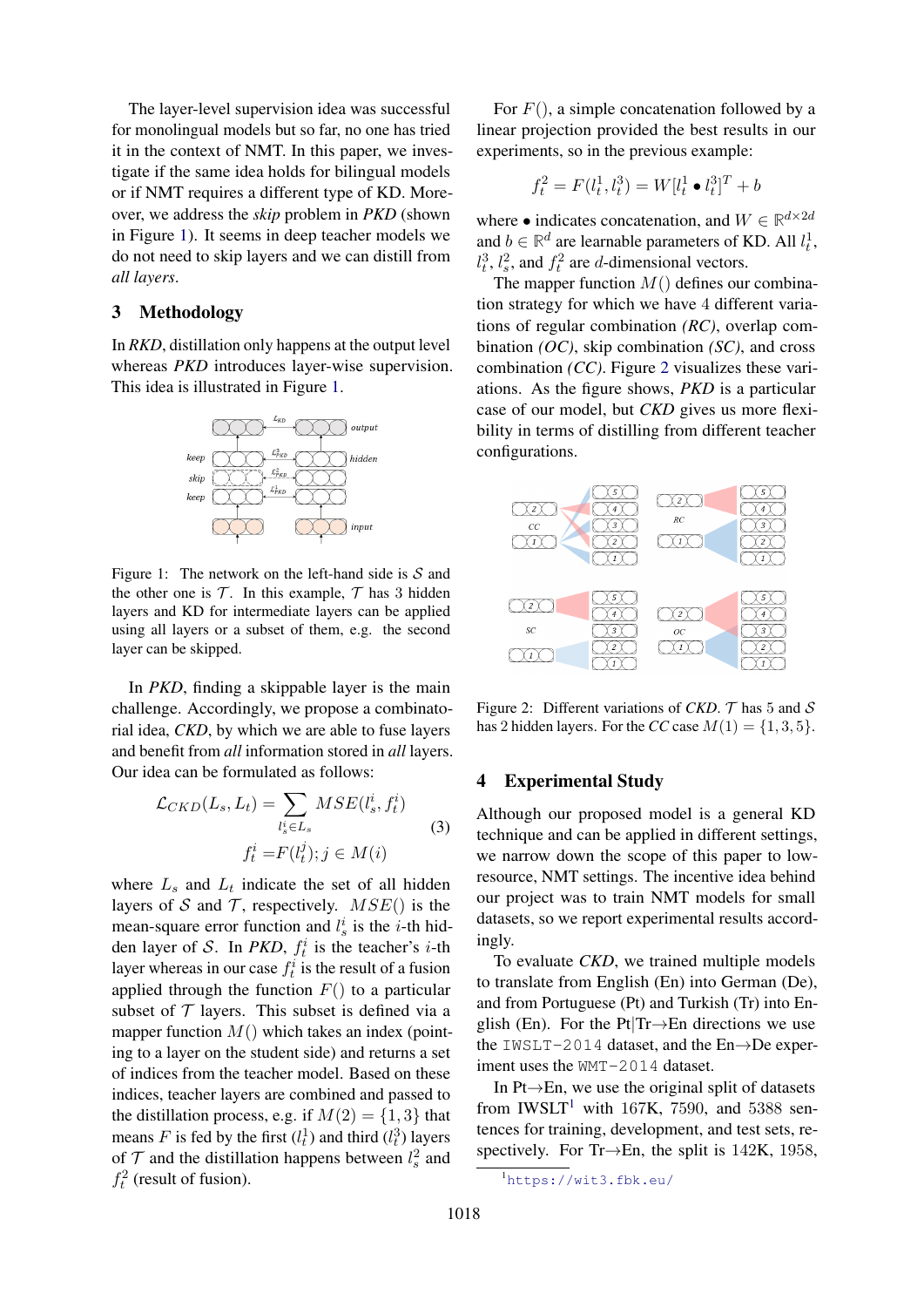<span id="page-3-0"></span>

|                  | Models             | $Pt\rightarrow En$ | $Tr \rightarrow En$ | $En \rightarrow De_1$ | $En \rightarrow De2$ |
|------------------|--------------------|--------------------|---------------------|-----------------------|----------------------|
| <b>Baselines</b> | Teacher            | 43.69              | 26.44               | 18.57                 | 27.03                |
|                  | $No-KD$            | 42.12              | 24.60               | 17.04                 | 16.09                |
|                  | Regular KD         | 42.26              | 25.16               | 17.66                 | 16.99                |
|                  | <b>PKD</b>         | 42.27              | 26.88               | 17.84                 | 21.06                |
| urs)             | Regular Comb. (RC) | 43.43              | 26.75               | 18.29                 | 21.15                |
|                  | Overlap Comb. (OC) | 43.78              | 26.52               | 18.44                 | 21.26                |
|                  | Skip Comb. (SC)    | 43.17              | 26.37               | 17.81                 | 21.47                |
|                  | Cross Comb. (CC)   | 42.57              | 27.09               | 18.60                 | 21.13                |

Table 1: BLEU score comparisons of different KD models. *No-KD* is a model trained with no KD techniques using the the same architecture and dataset as students'.

and 1982 for training, development, and test sets. With this dataset selection our  $T$  models' results are comparable to publicly reported results.[2](#page-0-0) On these datasets, our teachers outperform all other existing models so we can ensure that we distill from reliable sources.

For En→De, the dataset is the same as the original Transformer's [\(Vaswani et al.,](#page-5-11) [2017\)](#page-5-11), namely the training set includes 4.5M sentences, newstest2013 is used as the validation set and newstest2014 is our test set with 3000 and 3003 sentences, respectively. We selected this dataset to be comparable to a well-known baseline and make sure our training pipeline yields highquality engines.

We preprocess datasets with Sentence-Piece [\(Kudo and Richardson,](#page-5-18) [2018\)](#page-5-18). For Pt→En, we extracted a shared vocabulary set for both source and target sides with  $32K$  subwords. Both  $S$  and  $\tau$  are trained using the same training set. Tr $\rightarrow$ En follows the same setting. For  $En \rightarrow De$ , we conduct two experiments. Since our focus in this paper is to work with low-resource settings, in  $En\rightarrow De_1$ , S and  $T$  are trained on a dataset of 200K sentences randomly sampled from the main dataset  $(4.5M).<sup>3</sup>$  $(4.5M).<sup>3</sup>$  $(4.5M).<sup>3</sup>$ For this experiment the vocabulary set size is 15K. In  $En \rightarrow De_2$ , we slightly changed the setting where we use the entire set of 4.5M sentences to train  $T$  but S still uses the same 200K dataset. In this scenario, we assumed that there already exists a high-quality teacher trained on a large dataset but we only have a small in-house dataset to train the student. For this experiment the vocabulary size is 37K.

Table [1](#page-3-0) summarizes our results for all experiments. Models are compared based on BLEU [\(Pa](#page-5-19)[pineni et al.,](#page-5-19) [2002\)](#page-5-19) scores computed using sacre-BLEU [\(Post,](#page-5-20) [2018\)](#page-5-20). As the table shows, our students outperform all other students trained with different KD techniques. Moreover, students in Pt|Tr→En and En→De<sub>1</sub> settings are even comparable to accurately-trained, deep teachers. All teachers are 12-layer Transformers (6 for encoding and 6 for decoding), whereas students only have 4 layers (2 encoder layers and 2 decoder layers). All settings in our experiments are identical to those of [Vaswani et al.](#page-5-11) [\(2017\)](#page-5-11), which means hyperparameters whose values are not clearly declared in this paper use the same values as the original Transformer model.

*CKD* makes it possible to reduce the number of parameters in our students by 50% and yet deliver the same high-quality translations. Accordingly, this enables us to run these translation engines on edge devices. Table [2](#page-3-1) shows the exact number of parameters for each model.

<span id="page-3-1"></span>

|        |      |     | $Pt \rightarrow En$ $Tr \rightarrow En$ $En \rightarrow De_1$ $En \rightarrow De_2$ |     |
|--------|------|-----|-------------------------------------------------------------------------------------|-----|
| $\tau$ | -61M | 61M | 52M                                                                                 | 63M |
| -S     | -31M | 31M | 22M                                                                                 | 34M |

Table 2: The exact number of parameters for different models and settings.

For results reported in Table [1,](#page-3-0) cross-model layer mappings between teacher and student layers are as follow:

$$
M_{SC}(1) = \{1, 2\}
$$
  
\n
$$
M_{CC}(1) = \{1, 3\}
$$
  
\n
$$
M_{CC}(2) = \{4, 6\}
$$
  
\n
$$
M_{RC}(1) = \{1, 2, 3\}
$$
  
\n
$$
M_{RC}(2) = \{4, 5, 6\}
$$
  
\n
$$
M_{OC}(1) = \{1, 2, 3, 4\}
$$
  
\n
$$
M_{OC}(2) = \{3, 4, 5, 6\}
$$

<sup>2</sup>[http://cs.jhu.edu/˜kevinduh/a/](http://cs.jhu.edu/~kevinduh/a/multitarget-tedtalks/) [multitarget-tedtalks/](http://cs.jhu.edu/~kevinduh/a/multitarget-tedtalks/)

<sup>3</sup>Our code and datasets: [https://github.com/](https://github.com/yimeng0701/CKD_pytorch) [yimeng0701/CKD\\_pytorch](https://github.com/yimeng0701/CKD_pytorch)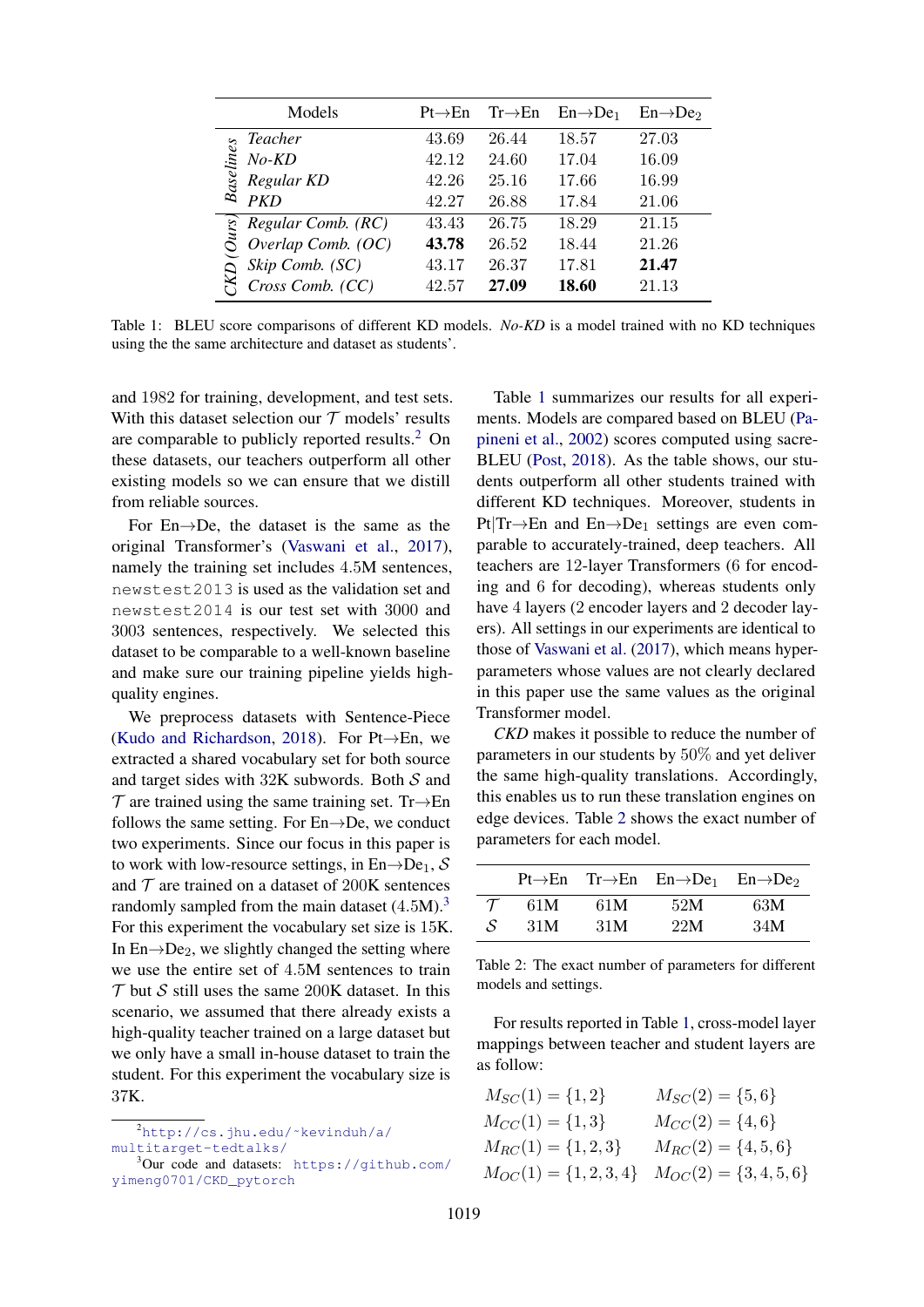We tried a simple (and somewhat arbitrary) configuration for layer connections and there is no systematic strategy behind it. However, better results can be achieved with better heuristics or through a search process. Moreover, as the mappings show there is no connection between student and teacher models' decoder layers. In our experiments, we noticed that *any* KD technique applied to the decoder *considerably* decreases performance, so we only use KD on the encoder side. More specifically, each student model has two decoder layers which only receive inputs from the same model's encoder layers and they are not connected to the teacher side.

To train students with different KD techniques we use different loss functions. In T and *No-KD* we only have a single loss function  $(L)$  as described in the original Transformer model [\(Vaswani et al.,](#page-5-11) [2017\)](#page-5-11). For models trained with *RKD*, an additional loss is involved to match teacher and student predictions  $(\mathcal{L}_{KD})$ . The final loss in this case is an interpolation of the aforementioned losses:  $((\beta \times \mathcal{L}) + (\eta \times \mathcal{L}_{KD}))$ . In our experiments,  $\beta = (1 - \eta)$  where  $\eta = 0.1$  is obtained through a search process over the set  $\{0.1, 0.3, 0.5, 0.7, 0.9\}.$ 

For students trained using *PKD* and *CKD*, a third loss is also used in addition to  $\mathcal{L}$  and  $\mathcal{L}_{KD}$ . Similar to other losses, the third one is also multiplied by a weight value  $(\lambda)$  to incorporate its impact into the training process. In this new setting,  $\beta = (1 \eta - \lambda$ ),  $\eta = 0.1$ , and  $\lambda = 0.7$ . The high value of  $\lambda$ compared to other weights shows the importance of intermediate KD for deep models. All these values are learned through an empirical study in order to minimize the final loss of translation engines.

#### 4.1 How Powerful is *CKD*?

In order to study the behaviour of *CKD*, we designed multiple, small experiments in addition to those reported in Table [1.](#page-3-0) *PKD* proposes a solution to define a loss between internal components of teacher and student models. The original model implemented this idea for intermediate layers. In one of our experiments we extended *PKD* by adding an extra loss function for *self-attention* components. Therefore, this new extension compares final outputs of student and teacher models as well as their intermediate layers and self-attention parameters. In this experiment, BLEU for Pt→En increased from 42.27 to 43.28, but our model is still superior with the BLEU score 43.78. For this setting,

*CKD* outperforms even a very complicated variation of *PKD* that could be an indication of our model's capacity in training high-quality students. For Tr $\rightarrow$ En and En $\rightarrow$ De<sub>1</sub> we also observed slight improvements by matching teacher and student selfattention components but results were not statistically significant and *CKD* was still better.

We also studied how *CKD* behaves in large experimental settings, for which we used En→De and En→French (Fr) datastes with 4.5M and 36M training samples, respectively, and trained 12-layer teachers and 4-layer students. For this experiment, we used the same settings, and test and development sets suggested in [Vaswani et al.](#page-5-11) [\(2017\)](#page-5-11). Table [3](#page-4-1) summarizes our results.[4](#page-0-0)

<span id="page-4-1"></span>

|  | T No-KD PKD RC OC                                 |  |  |
|--|---------------------------------------------------|--|--|
|  | $En \rightarrow Fr$ 38.41 35.45 34.97 36.10 35.85 |  |  |
|  | En $\rightarrow$ De 27.03 24.31 23.38 24.14 23.97 |  |  |

Table 3: BLEU scores of different KD models for large datasets.

As the table shows, *CKD* is better than *PKD* in large experimental settings too. However, in order to have a better understanding of the large-dataset scenario we need to explore more configurations. We emphasize that for this paper our focus was to work with small students and datasets.

## <span id="page-4-0"></span>5 Conclusion and Future Work

In this paper, we proposed a novel model to distill from intermediate layers as well as final predictions. Moreover, we addressed the *skip* problem of *PKD*. We applied our technique in NMT and showed its potential in training high-quality and compact models. In our future work, *i*) we are interested in distilling from deep NMT models into extremely small students with *CKD*, in the hope of achieving the same results of large models with much smaller counterparts. *ii*) We also try to improve the combination module and find a better alternative than concatenation. *iii*) Finally, we plan to evaluate *CKD* in other tasks such as language modeling.

# Acknowledgement

We would like to thank our anonymous reviewers for their valuable feedback.

<sup>4</sup> Performing a comprehensive study for large datasets was not our priority but we recently started related investigations and will report more inclusive results soon.